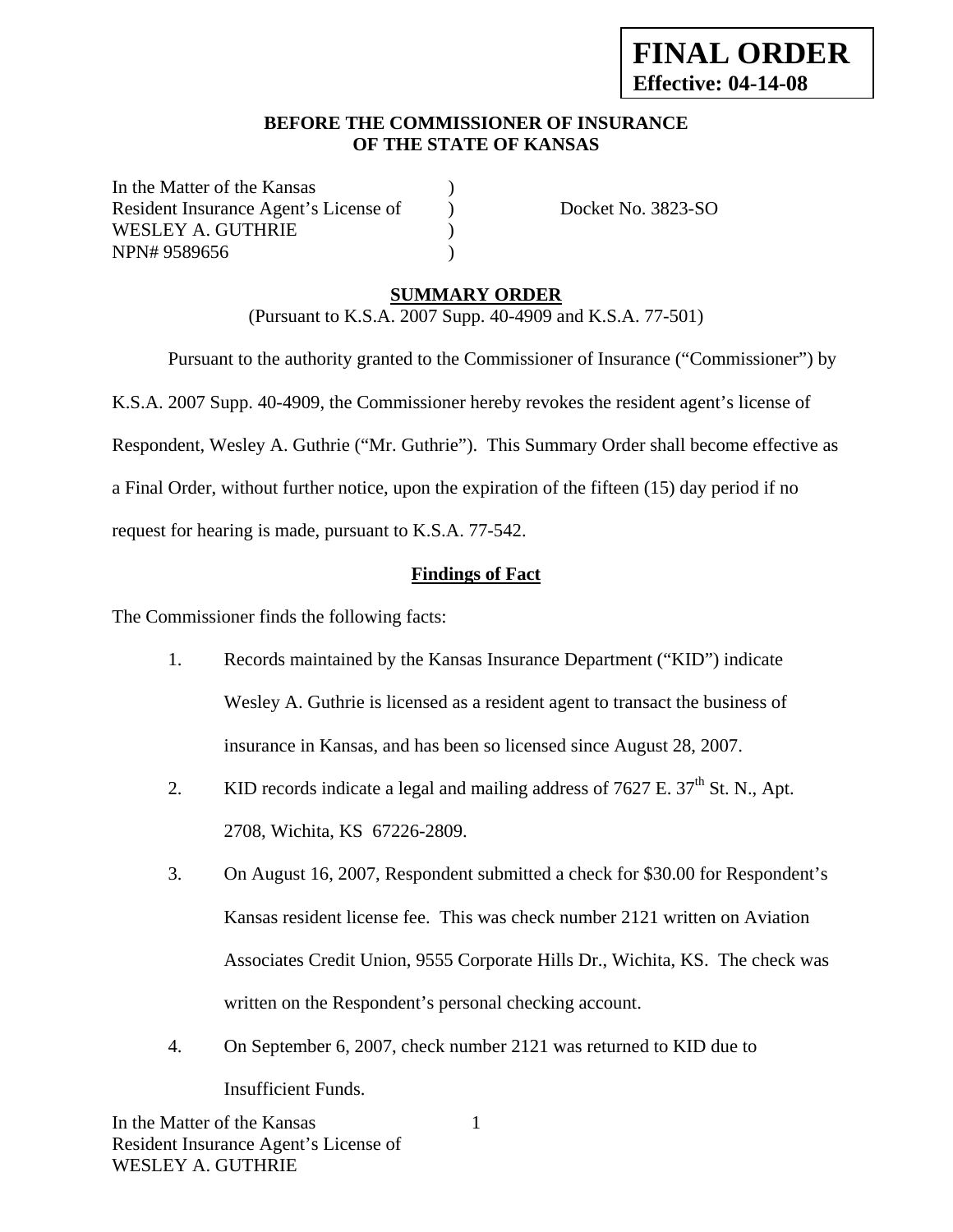- 5. On September 7, 2007, Bonnie Wambeke, Administrative Specialist for KID sent a letter to Respondent advising him that the check had been returned and that he needed to remit a cashier's check or money order for the licensing fee. This letter was returned to KID by the US Postal service as Respondent had moved and the forwarding time had expired.
- 6. On September 27, 2007 another letter was sent to Respondent, using the address provided by the US Postal Service. This letter contained a copy of the September  $7<sup>th</sup>$  letter and informed Respondent that the replacement \$30.00 must be received by October 11, 2007.
- 7. On September 4, 2007, Respondent was obtained an appointment from Banker's Life. On September 17, 2007, Banker's Life cancelled this appointment. At this time Respondent does not have any company appointments.
- 8. To date, Respondent has failed to remit the \$30.00 license fee and has not responded to the letter sent by KID on September 27, 2007.
- 9. On February 14, 2008, a letter was sent to Respondent at his last known address requesting that he address the situation described upon. Respondent did not respond.

#### **Applicable Law**

- 10. K.S.A. 2007 Supp. 40-4909 states, in pertinent part:
	- (a) The commissioner may deny, suspend, revoke, or refuse renewal of any license issued under this act if the commissioner finds that the applicant or license holder has:

 (3) Obtained or attempted to obtain a license under this act through misrepresentation or fraud.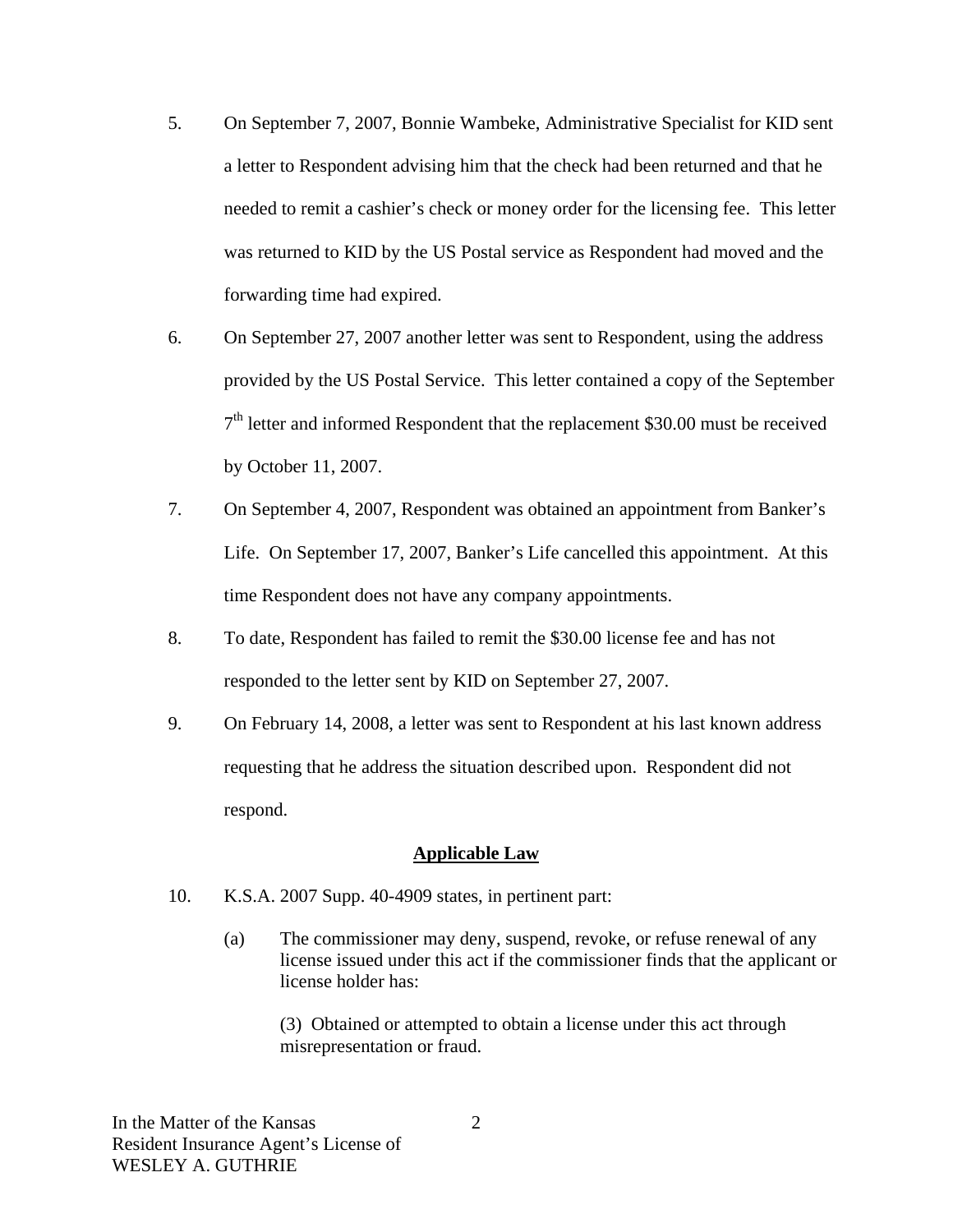(8) Used any fraudulent, coercive, or dishonest practice or demonstrated any incompetence, untrustworthiness or financial irresponsibility in the conduct of business in this state or elsewhere.

- (b) In addition, the commissioner may suspend, revoke or refuse renewal of any license issued under this act if the commissioner finds that the interests of the insurer or the insurable interests of the public are not properly served under such license.
- 11. K.S.A. 2007 Supp. 40-4905 states, in pertinent part:

 (b) . . .Before approving the application, the commissioner shall determine that the applicant:

(3) has paid a nonrefundable fee in the amount of \$30

#### **Conclusions of Law**

- 12. The Commissioner has jurisdiction over Mr. Guthrie as well as the subject matter of this proceeding, and such proceeding is held in the public interest.
- 13. The Commissioner finds that Mr. Guthrie's Kansas license may be revoked because Mr. Guthrie obtained his license through misrepresentation or fraud pursuant to K.S.A. 2007 Supp. 40-4909(a)(3).
- 14. The Commissioner finds that Mr. Slinkard's Kansas license may be revoked because Mr. Guthrie demonstrated financial irresponsibility in this state, pursuant to K.S.A. 2007 Supp. 40-4909(a)(8).
- 15. The Commissioner finds that the Respondent has not fully complied with the requirements of K.S.A. 2007 Supp. 40-4905(b)(3) to obtain a Kansas resident insurance agent's license.
- 16. The Commissioner finds, pursuant to K.S.A. 2007 Supp. 40-4909(b), that the insurable interests of the public are not properly served under Mr. Guthrie's license.

In the Matter of the Kansas Resident Insurance Agent's License of WESLEY A. GUTHRIE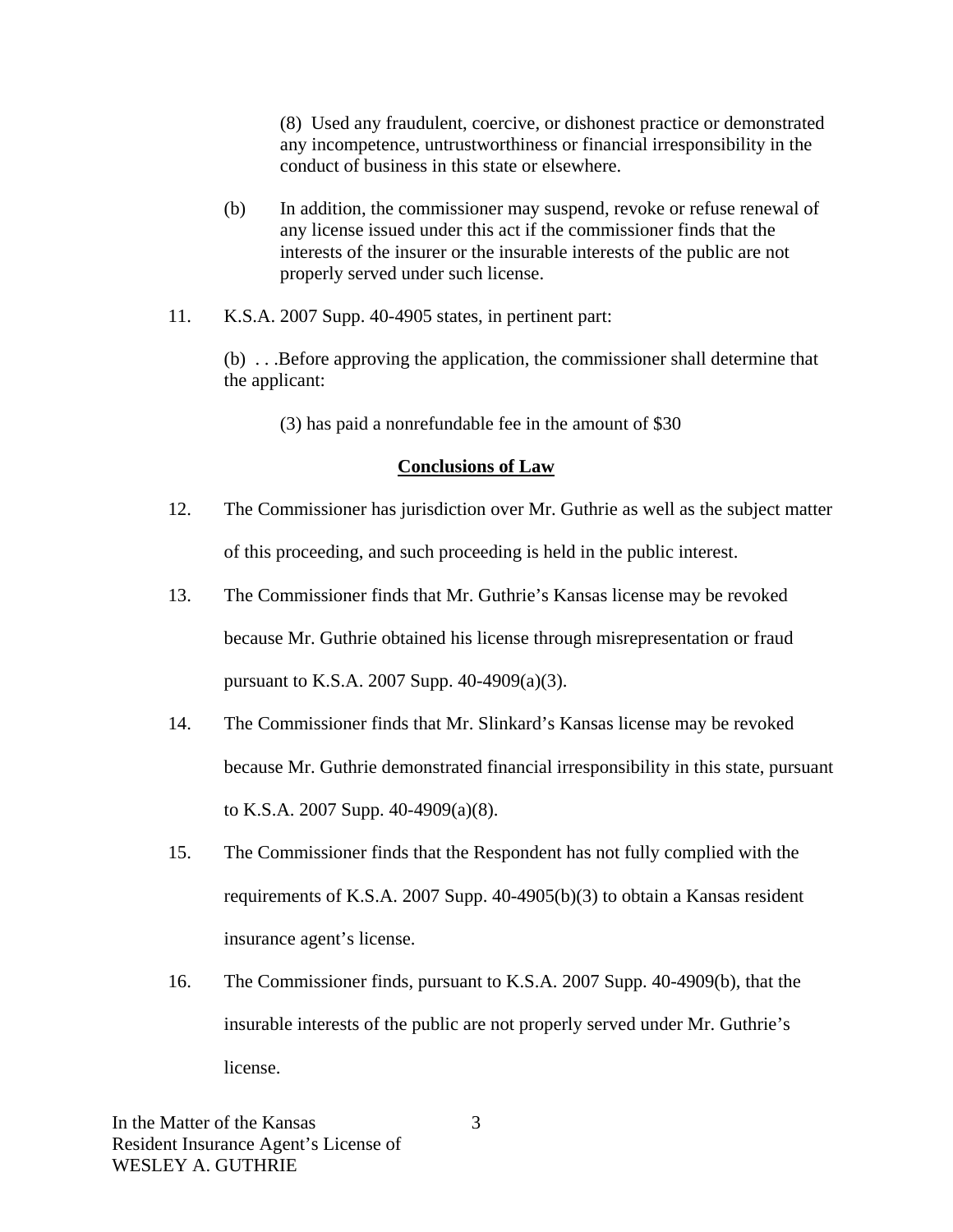17. Accordingly, the Commissioner concludes sufficient grounds exist for the revocation of the insurance agent's license of Wesley A. Guthrie pursuant to K.S.A. 2007 Supp. 40-4909(a) and (b).

#### **IT IS THEREFORE ORDERED BY THE COMMISSIONER OF INSURANCE THAT:**

1. The Kansas Nonresident Insurance Agent's License of WESLEY A. GUTHRIE is

hereby **REVOKED** effective the effective date of this Order.

## 2. **IT IS FURTHER ORDERED** that WESLEY A. GUTHRIE shall **CEASE** and

**DESIST** from the sale, solicitation or negotiation of insurance and/or receiving compensation

deriving from the sale, solicitation or negotiation of insurance conducted after the effective date

of this Order.

#### **NOTICE AND OPPORTUNITY FOR HEARING**

Wesley A. Guthrie, within fifteen (15) days of service of this Summary Order, may file with the Kansas Insurance Department a written request for hearing on this Summary Order, as provided by K.S.A. 77-542. In the event a hearing is requested, such request should be directed to:

> John W. Campbell, General Counsel Kansas Insurance Department 420 S.W.  $9^{th}$  Street Topeka, Kansas 66612

Any costs incurred as a result of conducting any administrative hearing shall be assessed against the agent/agency who is the subject of the hearing as provided by K.S.A. 40-4909(f). Costs shall include witness fees, mileage allowances, any costs associated with reproduction of documents which become part of the hearing record, and the expense of making a record of the hearing.

If a hearing is not requested, this Summary Order shall become effective as a Final Order, without further notice, upon the expiration of the fifteen (15) day period for requesting a hearing. The Final Order will constitute final agency action in the matter.

In the event the Petitioner files a petition for judicial review, the agency officer designated pursuant to K.S.A. 77-613(e) to receive service of a petition for judicial review on behalf of the Kansas Insurance Department is:

John W. Campbell, General Counsel

In the Matter of the Kansas Resident Insurance Agent's License of WESLEY A. GUTHRIE

4